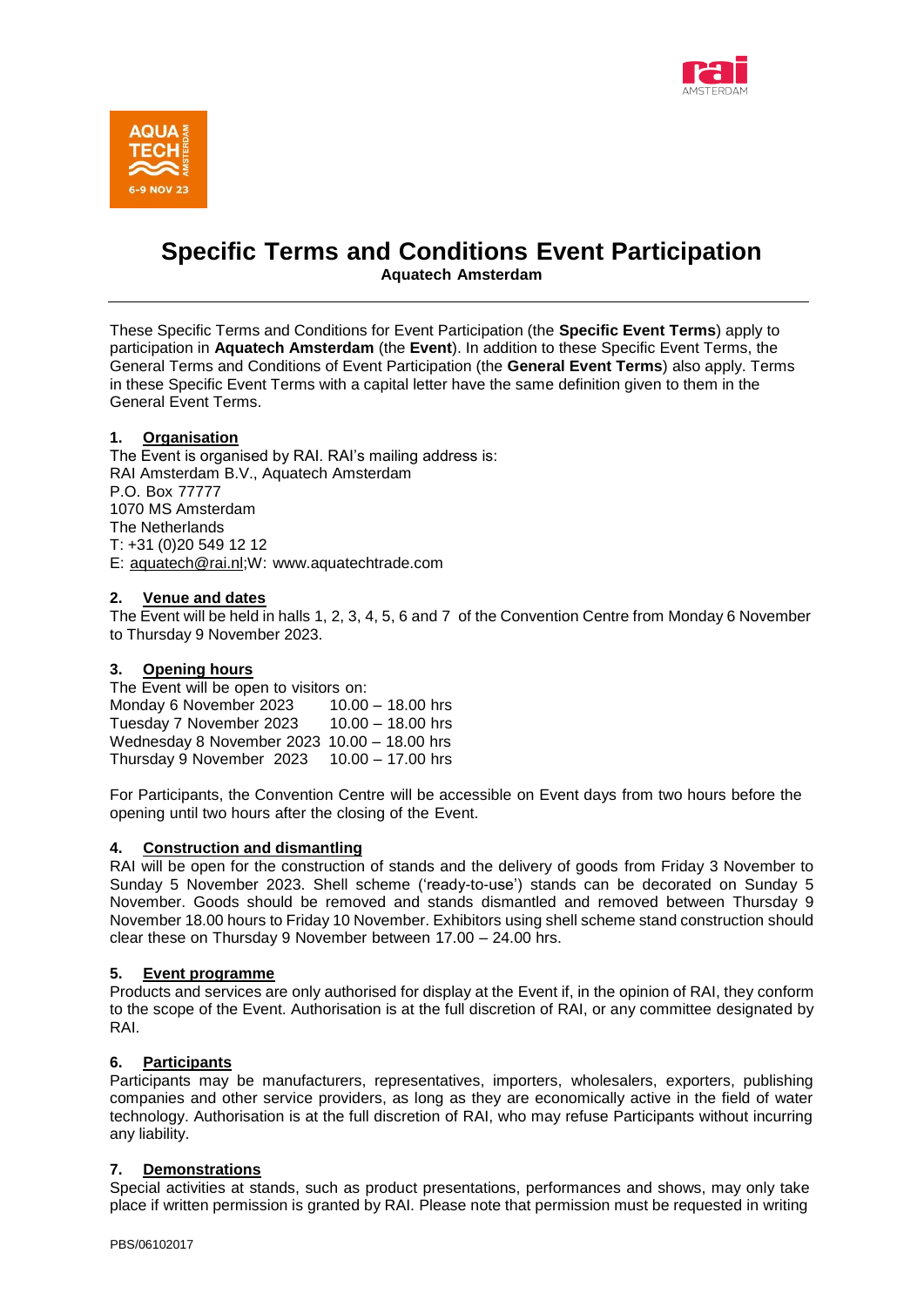at the latest 30 days before the beginning of the construction period. This permission is subject to various conditions, including that the activity must be situated in such a way that interested visitors do not block the corridor.

# **8. Participation package**

A registration fee of € 545,- is charged per application. The registration fee is non-refundable. This registration fee includes:

- Name on participants list at website of [www.aquatechtrade.com](http://www.aquatechtrade.com/)
- Company page ("MyPage") for brief company presentation at [www.aquatechtrade.com](http://www.aquatechtrade.com/)
- Access to the Exhibitor Portal and Web Shop and ability to use several offers from preferred suppliers
- Exhibitor badges (based on the size of the stand)

For each additional party that exhibits within the space rented by a main Participant, a registration fee of € 545,- will be charged to the main Participant. This 'co exhibitor' will receive the same package as the main participant (see mentioned above). Please fill in an additional registration form per co-exhibitor.

| Stand space booked between 2 and 5 November 2021               |            |              |             |                     |
|----------------------------------------------------------------|------------|--------------|-------------|---------------------|
| <b>Onsite</b>                                                  | Wall stand | Corner stand | Front stand | <b>Island stand</b> |
| Premium                                                        | € 264      | € 268        | € 271       | € 274               |
| Standard                                                       | € 256      | € 260        | € 263       | € 266               |
| Stand space booked between 6 November 2021 and 29 January 2023 |            |              |             |                     |
| <b>Early bird</b>                                              | Wall stand | Corner stand | Front stand | Island stand        |
| Premium                                                        | € 281      | € 285        | € 288       | € 291               |
| Standard                                                       | € 273      | € 277        | € 280       | € 283               |
| Stand space booked from 30 January 2023                        |            |              |             |                     |
| Regular                                                        | Wall stand | Corner stand | Front stand | <b>Island stand</b> |
| Premium                                                        | € 298      | € 302        | € 305       | € 308               |
| Standard                                                       | € 290      | € 294        | € 297       | € 300               |

# **9. Costs of Stand Space**

The rental price per square metre of floor space is excluding stand construction. For all stand space of 16 m2 and below, the use shell scheme stand construction from the organisers is mandatory.

# **10. Stand construction**

The above-mentioned rental fee per square metre of floor space excludes the cost of shell scheme stand construction. Participants who do not wish to use shell scheme stand construction must ensure that their stand has, at least, self-supporting side and rear walls, company name and stand number indication, carpet tiles and (Led)lighting. Participants constructing anything higher or lower than 2.50 metres will have to finish off their stand accordingly, including adjacent stands where applicable.

All participants who do not use a shell scheme stand are required to send their stand design to the RAI for approval no later then [14 days] prior to the Event. More information regarding stand construction is included in the RAI Facility Regulations.

Participants may hire a shell scheme stand from RAI Amsterdam.

For all stands of 16 sqm or less, the use of RAI's shell scheme stand construction is mandatory.For stands between 17 sqm and 30 sqm we advise to compose your ideal booth via the Modular Stand Construction of RAI.

# **11. Terms of Payment**

In accordance with the General Event Terms.

# **12. Media Solutions**

To set their company in the spotlight before, during and after the Event, RAI offers participants several Media Solutions. A few examples:

- Online advertising;
- Advertisements in the exhibition catalogue, map and coupon booklet;